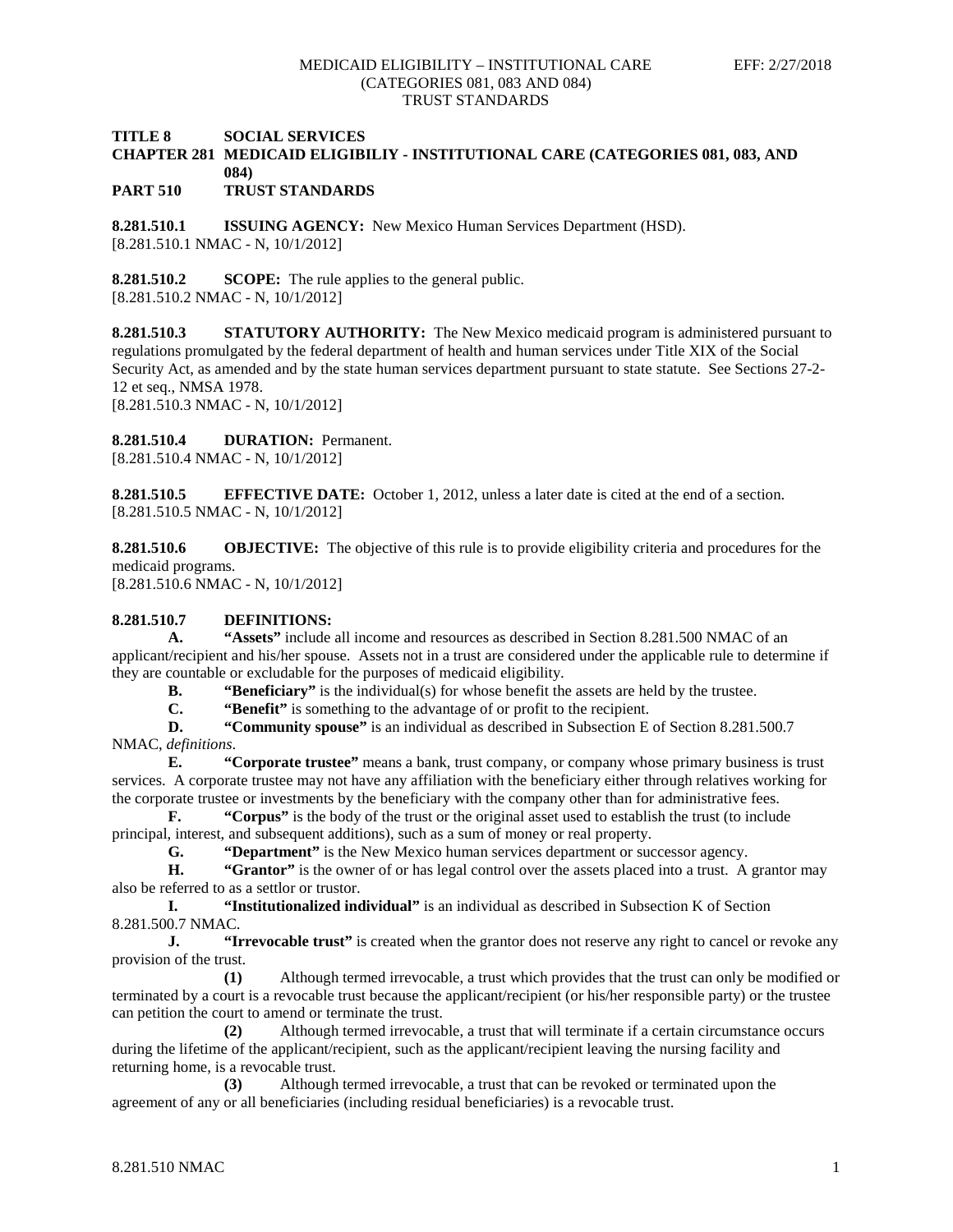**K. "Payment"** means any disbursal from the corpus of the trust or from income generated by the trust which benefits the party receiving it. A payment may include actual cash, as well as non-cash or property disbursements, such as the right to use and occupy real property.

**L. "Residual beneficiary"** is a person or entity that receives the remaining trust principal upon the death of the original trust beneficiary.

**M. "Revocable trust"** is created when the grantor reserves any right to cancel any provision of the trust.

**N. "Sole benefit of"** means that no individual or entity, except the person for whom the trust was established, may benefit from the assets in any way whether at the time the trust is created or at any time in the future except after medicaid is reimbursed.

**O. "Trust"** includes any legal instrument, device or arrangement, that is reduced to writing, signed and executed, which may not be called a trust under state law, or which is similar to a trust. A trust is a legal device in which property (real or personal) or other assets are held by one or more individuals for the benefit of others. A trust is usually created by a transfer of assets from the owner (grantor) to the trustee. Assets are not part of a trust and are considered outside of the trust until the date they are actually transferred into the trust, as demonstrated by verifiable documentation, regardless of the effective date of the trust. The transfer may be made while the grantor is alive or it may be made by will. The transfer of assets into a trust divests the original owner of legal title or restricts access to those assets. Trusts may also include structured settlements meeting the requirements stated above.

**P. "Trust records"** include, but are not limited to verifiable documentation of all transactions paid by or paid into a trust. Minimal documentation of distributions includes date of transaction, amount of payment (or if not paid by cash or other legal tender, type of asset distributed), person or entity receiving distribution, purpose of distribution, if distribution was made to acquire a non-consumable good, the location of that non-consumable good, and person or entity authorizing the distribution. Minimal documentation of additions to the trust includes the date of the transaction and a description of or amount of the asset transferred into the trust. The department shall not pay any costs or fees for obtaining trust records from the applicant/recipient or the trustee.

**Q. "Trustee"** is a person or entity who holds and controls the assets in the trust. The trustee usually has legal title to the assets held in the trust and is considered the owner of the trust assets in most dealings with third parties.

[8.281.510.7 NMAC - N, 10/1/2012]

#### **8.281.510.8 [RESERVED]**

**8.281.510.9 MEDICAID QUALIFYING TRUSTS (MQT):** An MQT is a trust created prior to August 11, 1993. An MQT is a trust, or similar legal device, established (other than by will) by an applicant/recipient or an applicant/recipient's spouse, under which the applicant/recipient may be the beneficiary of all or part of the distributions from the trust and such distributions are determined by one or more trustees who are permitted to exercise any discretion with respect to distributions to the applicant/recipient. A trust established by an applicant/recipient or an applicant/recipient's spouse includes trusts created or approved by a representative of the applicant/recipient (parent, guardian or person holding power of attorney) or the court where the property placed in trust is intended to satisfy or settle a claim made by or on behalf of the applicant/recipient or the applicant/recipient's spouse. This includes trust accounts or similar devices established for a minor child. In addition, a trust established jointly by at least one of the applicant/recipients who can establish an MQT and another party or parties (who do not qualify as one of these applicant/recipients) is an MQT as long as it meets the other MQT criteria. The provisions regarding MQTs apply even though an MQT is irrevocable or is established for purposes other than enabling an applicant/recipient to qualify for medicaid; and, whether or not discretion is actually exercised.

**A. Similar legal device:** MQT rules listed in this subsection also apply to "similar legal devices" or arrangements having all the characteristics of an MQT except that there is no actual trust document. The determination whether a given document or arrangement constitutes a "similar legal device" shall be made by the department.

**B. MOT resource treatment:** For revocable MOTs, the entire principal is an available resource to the applicant/recipient. For irrevocable MQTs, the countable amount of the principal is the maximum amount the trustee can disburse to (or for the benefit of) the applicant/recipient, using his/her full discretionary powers under the terms of the trust. If the trustee has unrestricted access to the principal and has discretionary power to disburse the entire principal to the applicant/recipient (or to use it for the applicant/recipient's benefit), the entire principal is an available resource to the applicant/recipient. Placement of an asset excluded by Section 8.281.500.13 NMAC,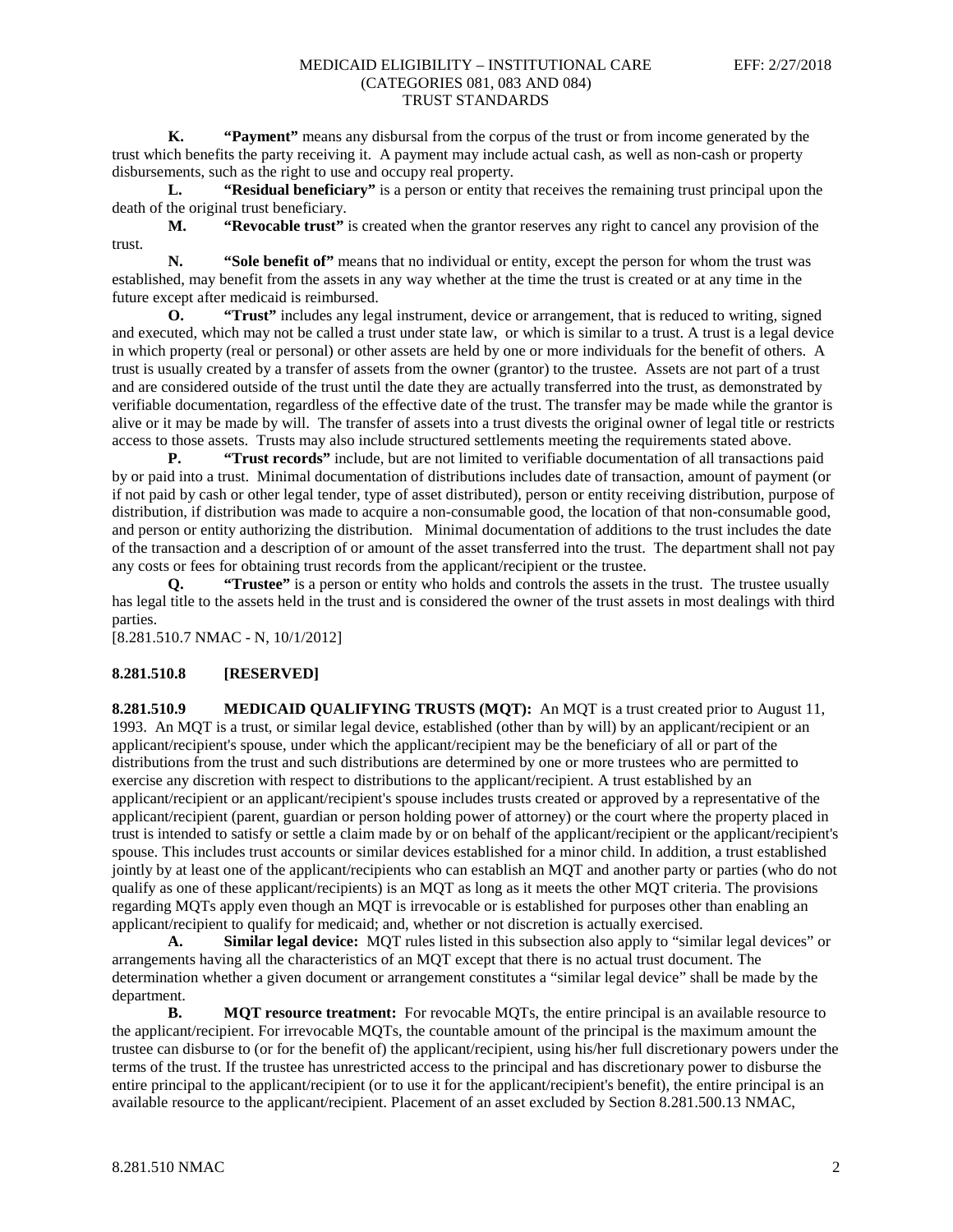*resource exclusions*, into a trust does not change the nature of the asset. The asset remains excluded, except for the home of an institutionalized individual. If the home of an institutionalized individual is placed in a trust, it becomes a countable resource. The value of the property is included in the value of the principal. If the MQT permits a specified amount of trust income to be distributed periodically to the applicant/recipient (or to be used for his/her benefit), but those distributions are not made, the applicant/recipient's countable resources increase cumulatively by the undistributed amount.

**C. Income treatment:** Amounts of MQT income distributed to the applicant/recipient or to third parties for the applicant/recipient's benefit are countable income when distributed.

**D. Transfer of resources:** If the MQT is irrevocable, a transfer of resources has occurred to the extent that the applicant/ recipient or grantor's access to the principal is restricted (e.g., if the trust states that the trustee cannot access the principal, but must distribute the income produced by that principal to the applicant/recipient, the principal is not an available resource and has, therefore, been transferred). See Section 8.281.500.14 NMAC.

**E. Beneficiary of trust lives in an ICF-MR:** If the beneficiary of a trust is an applicant/recipient who is mentally retarded and resides in an intermediate care facility for the mentally retarded (ICF-MR), that applicant/recipient's trust is not considered an MQT if the trust or trust decree was established prior to April 7, 1986, and is solely for the benefit of that applicant/recipient.

**F. Treatment of SSI or social security lump sum payments:** SSI or social security lump sum payments for retroactive periods which are placed in an MQT do not qualify for the 9-month exclusion from countable resources. The trust is evaluated as an MQT for purposes of medicaid eligibility.

**G.** Trust records shall be open at all reasonable times to inspection by the department and copies shall be provided upon the request of an authorized representative of the department.

[8.281.510.9 NMAC - Rp, 8.281.510.15 NMAC, 10/1/2012]

**8.281.510.10 TRUSTS ESTABLISHED ON OR AFTER AUGUST 11, 1993:** Trusts established on or after August 11, 1993 are evaluated using the provisions of OBRA 93. The term "medicaid qualifying trust" or MQT is no longer used after that date. Any trust which meets the basic definition of a trust can be counted in determining eligibility for medicaid. No clause or requirement in a trust, no matter how specifically it applies to medicaid or other federal or state programs (i.e. exculpatory clauses) precludes a trust from being considered under Section 8.281.500 NMAC. Depending on how the trust is structured, the amounts in the trust may count as resources, income, or a transfer of assets. All trusts submitted for review by the department must be in writing, signed, and fully executed. Trusts that are not signed and executed will not be considered as effective trusts until they are signed and executed. Assets are not part of a trust and are considered outside of the trust until the date they are actually transferred into the trust, as demonstrated by verifiable documentation, regardless of the effective date of the trust.

**A.** The standards set forth in this section shall apply to trusts or similar legal devices without regard

to:

- **(1)** the purposes for which the trust is established;
- **(2)** whether the trustee(s) has discretion or exercises such discretion under the trust;
- **(3)** any restrictions on when or whether distributions can be made from the trust; and
- **(4)** or any restrictions on the use of distributions from the trust.

**B. Trust establishment:** An applicant/recipient is considered to have established a trust and that trust is considered to belong to that applicant/recipient if his/her assets were used to form all or part of the corpus of the trust. Applicants/recipients to whom the trust provisions apply shall include any applicant/recipient who establishes a trust and who is an applicant/recipient for medicaid services. An applicant/recipient shall be considered to have established a trust if any of his/her assets, regardless of the amount, were used to form part or all of the corpus of the trust.

**(1)** The trust must have been established, other than by will, by any of the following individuals:

- **(a)** applicant/recipient;
- **(b)** applicant/recipient's spouse;

**(c)** an individual, including a court or administrative body, with legal authority to act in place of, or on behalf of, the applicant/recipient or his/her spouse; or

**(d)** an individual, including a court or administrative body, acting at the direction of, or upon the request of, the applicant/recipient or his/her spouse.

**(2)** When the corpus of a trust includes assets of another person or persons not described in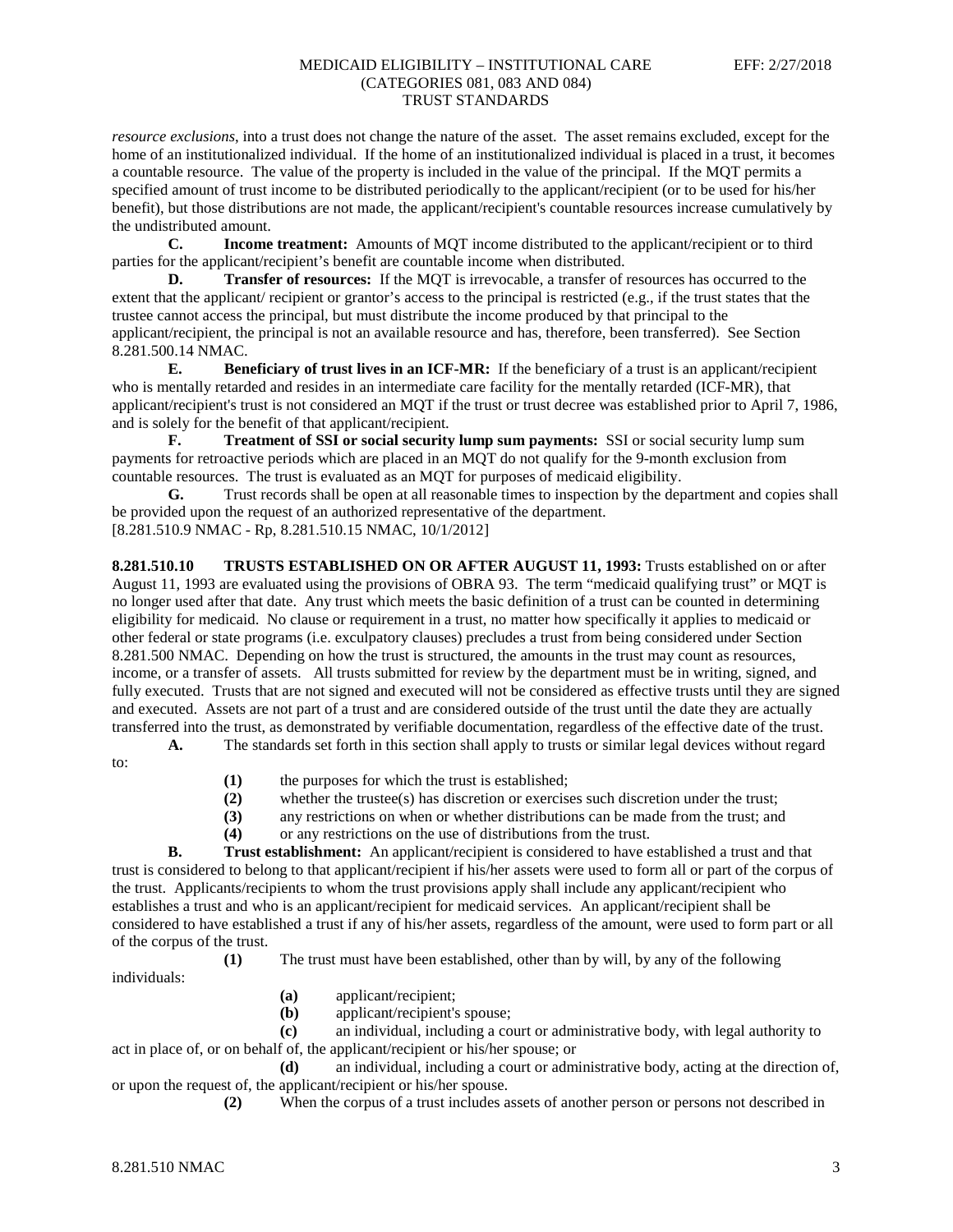Subparagraphs (a) through (d) above, as well as assets of the applicant/recipient, the rules apply only to the portion of the trust attributable to the assets of the applicant/recipient. Thus, in determining countable income and resources in the trust for eligibility and post-eligibility purposes, the ISD caseworker shall prorate any amounts of income and resources, based on the proportion of the applicant/recipient's assets in the trust to those of other persons. (For example: if the applicant/recipient and his two sisters create a trust and each sister contributes a total value of fifty thousand dollars (\$50,000) and the applicant contributes twenty five thousand dollars (\$25,000), the applicant's prorated share is twenty percent of the entire value of the trust.)

**C. Treatment of trusts:** For purposes of determining medicaid eligibility, the treatment of trusts shall be dependent on the characteristics of the trust.

#### **D. Revocable trusts:**

**(1)** the entire corpus of the trust shall be counted as a resource available to the applicant/recipient; and

**(2)** any payments from the trust made to or for the benefit of the applicant/recipient shall be counted as income (unless otherwise excludable, see Section 8.281.500.20 NMAC, *unearned income*, and Section 8.281.500.21 NMAC, *deemed income*); and

**(3)** any payments from the trust which are not made to or for the benefit of the applicant/recipient shall be considered as assets transferred for less than fair market value (see Section 8.281.500.14 NMAC, *asset transfers*).

**E. Irrevocable trusts:** In an irrevocable trust from which payment can be made under the terms of the trust to or for the benefit of the applicant/recipient from all or a portion of the trust.

**(1)** The following shall apply to that trust or that portion of the trust:

**(a)** payments from income or from the corpus made to or for the benefit of the applicant/recipient shall be treated as income to the applicant/recipient unless otherwise excludable (see Section 8.281.500.20 NMAC and Section 8.281.500.21 NMAC);

**(b)** income on the corpus of the trust which could be paid to or for the benefit of the applicant/recipient shall be counted as a resource available to the applicant/recipient;

**(c)** the portion of the corpus that could be paid to or for the benefit of the applicant/recipient shall be treated as a resource available to the applicant/recipient; and

**(d)** payments from income or from the corpus that are made, but not to or for the benefit of the applicant/recipient, shall be treated as a transfer of assets for less than fair market value (see Section 8.281.500.14 NMAC).

**(2)** In the case of an irrevocable trust from which payments from all or a portion of the trust cannot, under any circumstances, be made to or for the benefit of the applicant/recipient, all of the trust, or any such portion or income thereof, shall be treated as a transfer of assets for less than fair market value (see Section 8.281.500.14 NMAC).

**(a)** In treating these portions as a transfer of assets, the date of transfer shall be considered to be the date the trust was established, or, if later, the date on which the applicant/recipient no longer had a right of payment.

**(b)** For transfer of assets purposes, in determining the value of the portion of the trust which cannot be paid to the applicant/recipient, amounts that have been paid, for whatever purpose, shall not be subtracted from the value of the trust on the date the trust was created or, if later, the date that payment could no longer be made. The value of the transferred amount shall be no less than the value on the date the trust is established or, if later, on the date that payment could no longer be made. If additional funds are added to this portion of the trust, those funds shall be treated as a new transfer of assets for less than fair market value, as of the date the additional funds were added to the trust (See Section 8.281.500.14 NMAC).

**F.** Payments are considered countable to the applicant/recipient when made from a revocable or irrevocable trust to or on behalf of the applicant/recipient including payments of any sort, including an amount from the corpus or income produced by the corpus, paid to another person or entity such that the applicant/recipient derives some benefit from the payment.

**G.** In determining whether payments can or cannot be made from a trust to or for an applicant/recipient, the department shall take into account any restrictions on payments, such as use restrictions, exculpatory clauses, or limits on trustee discretion that may be included in the trust. Any amount in a trust for which payment can be made, no matter how unlikely the circumstance of payment might be or how distant in the future, shall be considered a payment that can be made under some circumstances. For example, if an irrevocable trust provides that the trustee can disburse only one thousand dollars (\$1,000) to or for the applicant/recipient out of a ten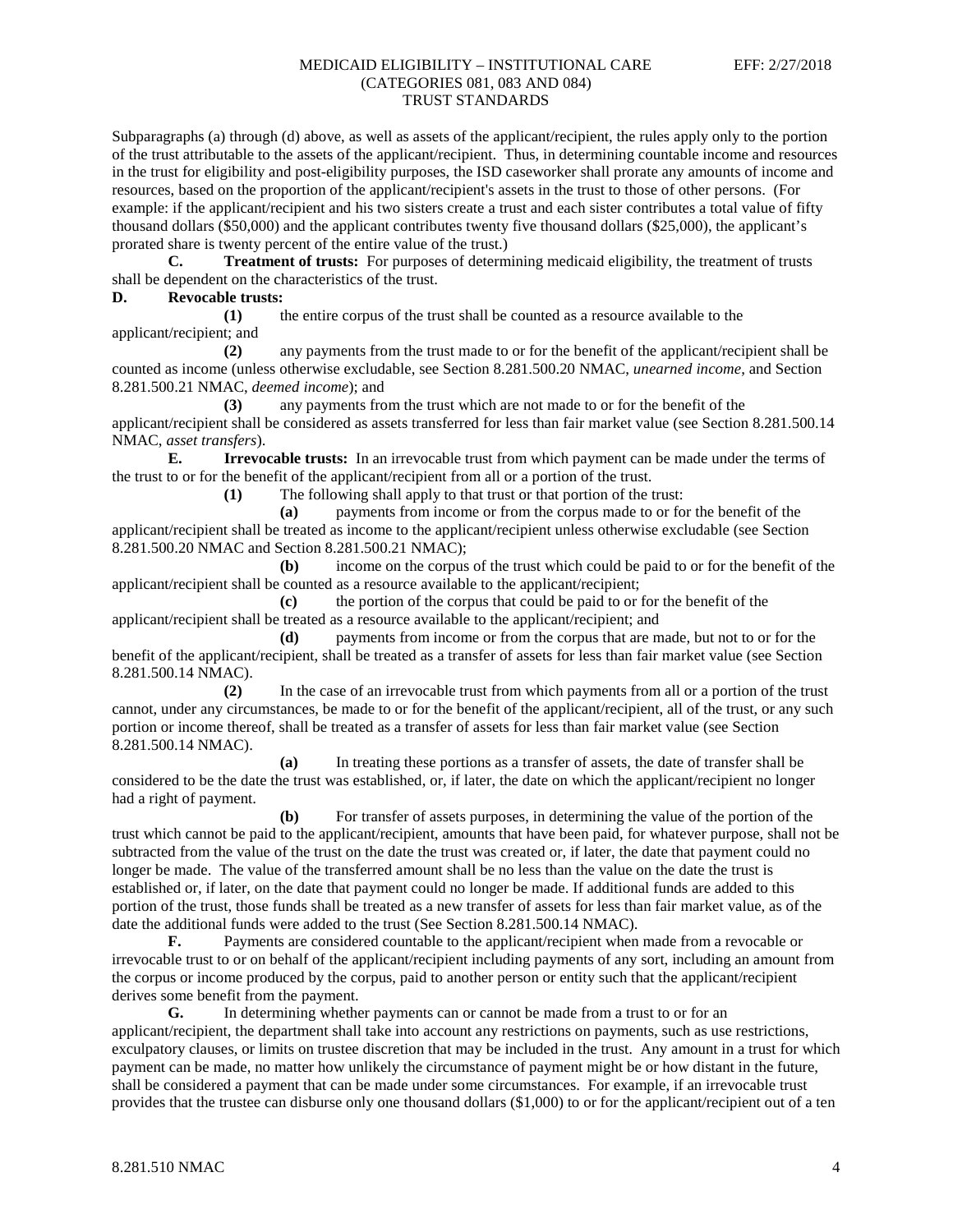thousand dollars (\$10,000) trust, only the one thousand dollars (\$1,000) is treated as a payment that could be made. The remaining nine thousand dollars (\$9,000) is treated as an amount which cannot, under any circumstances, be paid to or for the benefit of the applicant/recipient and may be subject to a transfer penalty. On the other hand, if a trust contains twenty five thousand dollars (\$25,000) that the trustee can pay to the applicant/recipient only in the event that the applicant/recipient needs, for example, a heart transplant, this full amount is considered as a payment that could be made under some circumstance, even though the likelihood of payment is remote. Similarly, if a payment cannot be made until some point in the distant future, it is still payment that can be made under some circumstances and the funds are counted as a resource.

**H.** Institutionalized individuals with a community spouse: A transfer to a trust (or similar instrument) for the sole benefit of a community spouse shall be treated in accordance with the provisions above. If the trust is established by either spouse (using at least some of the couple's assets) the trust shall be reviewed by the department for availability of resources, in accordance with the provisions above. If the payment from such a trust shall be considered an available resource to either spouse, the trust shall be included as a countable resource in determining medicaid eligibility for the institutionalized spouse.

**I.** Trust records shall be open at all reasonable times to inspection by the department and copies shall be provided upon the request of an authorized representative of the department. The department shall not be charged any fees or costs associated with providing trust records to the department. [8.281.510.10 NMAC - Rp, 8.281.500.15 NMAC, 10/1/2012]

**8.281.510.11 RECOGNIZED MEDICAID TRUSTS:** The trust provisions set forth in Section 8.281.510.9 NMAC and Section 8.281.510.10 NMAC shall not apply to the following trusts so long as the trust document meets all the requirements set forth in this section.

**A.** The recognized medicaid trusts described in this section (special needs trusts and non-profit trusts for certain disabled individuals) are subject to the following.

**(1)** Only income and resources distributed directly to the applicant/recipient or to a third party on the applicant/recipient's behalf by the trustee are considered available to the applicant/recipient in determining medicaid eligibility if the applicant/recipient could use the payment for food or shelter for him/herself.

**(2)** The trusts are reversionary trusts meaning the trust must provide that, upon the death of the applicant/recipient, any funds remaining in the trust revert to the state medicaid agency, up to the amount paid in medicaid benefits on the applicant/recipient's behalf. If the applicant/recipient has resided in more than one state, the trust must provide that the funds remaining in the trust are distributed to each state in which the applicant/recipient received medicaid, based on the state's proportionate share of the total amount of medicaid benefits paid by all of the states on the applicant/recipient's behalf.

**(3)** All trusts submitted for review to the department must be in writing, signed, and fully executed. Trusts that are not signed and executed will not be considered as effective trusts until they are signed and executed. Trusts must also be funded as demonstrated by verifiable documentation prior to review by the department.

**(4)** Assets are not part of a trust and are considered outside of the trust until the date they are actually transferred into the trust, as demonstrated by verifiable documentation, regardless of the effective date of the trust. Assets outside of a trust will be evaluated according to the applicable regulations regarding the counting of resources.

**(5)** Since the department is a reversionary beneficiary for all of the trusts described in the rest of this section, any legal action concerning one of these trusts must name the department as an interested party and the department must be notified by service of process in accordance with the New Mexico Rules of Civil Procedure.

**(6)** The applicant/recipient may not be the trustee and may not have any ability, access, or authority to manage or control the trust account.

**(7)** Each trust document must identify the person or organization that drafted the trust document.

**(8)** If the department approves or previously approved a recognized medicaid trust, the trust and administration of the trust are subject to review by the department, at least annually, and more frequently upon the request of the department, to determine if the trust remains a valid trust for the purposes of meeting the requirements of a recognized medicaid trust.

**(9)** If the department determines that a trust is invalid under Paragraph (8) above, the department will evaluate the applicant/recipient's medicaid eligibility, applying the provisions of Section 8.281.500 NMAC to the corpus of any existing trust. If the corpus of the trust is not disclosed, or cannot be identified by the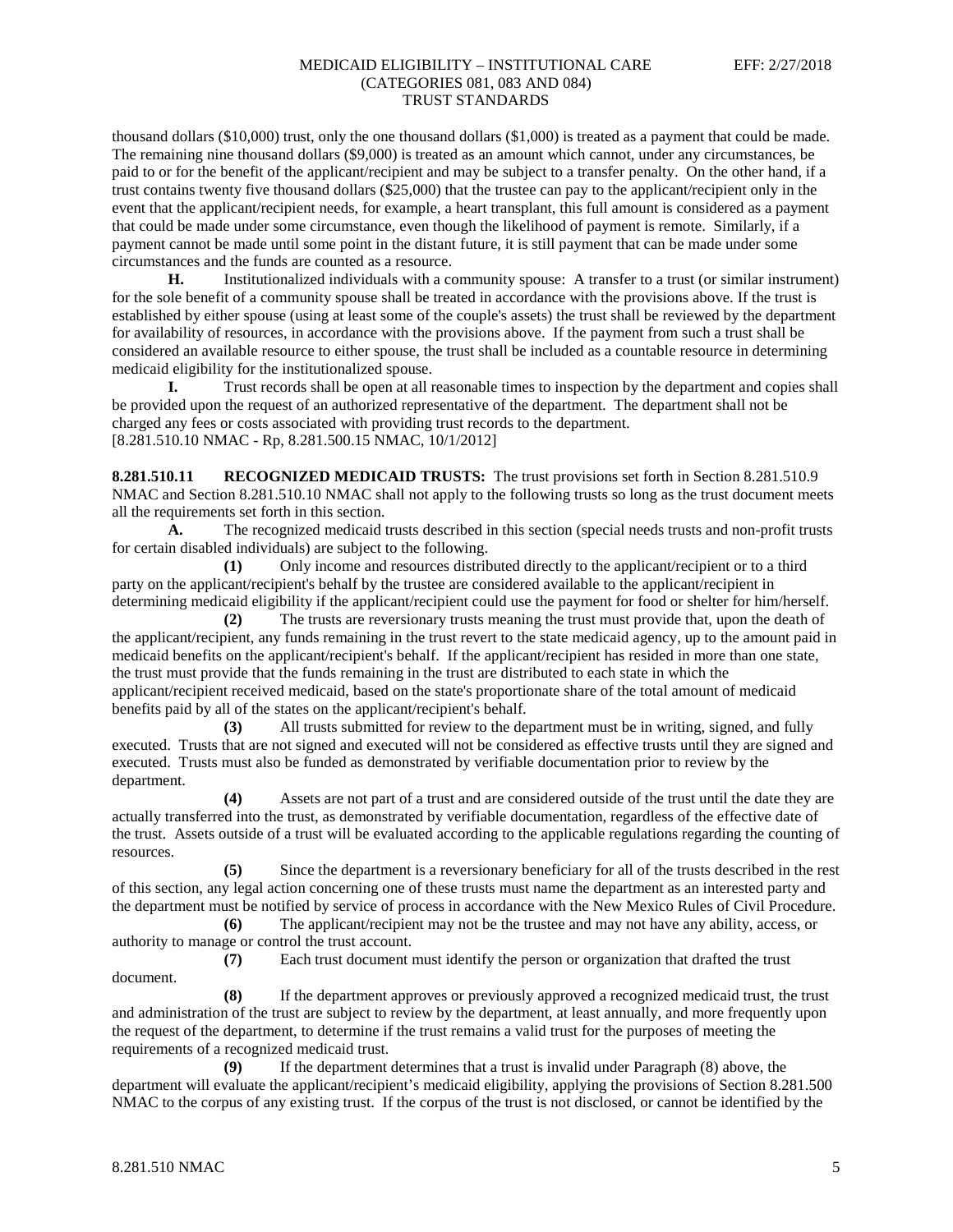department due to a lack of documentation, the department will presume that the corpus of the trust is a countable resource in excess and will be counted toward the allowable resource limit in Section 8.281.500.11 NMAC, *applicable resource standards*.

**(10)** The trustee and any alternate trustees shall be specifically identified by name and address.

**(11)** The department shall not be charged any fees or costs for obtaining trust records or

documents. **(12)** The trust may not under any circumstances provide a loan to the beneficiary or any other individual or entity.

**(13)** The trust must be in compliance with all applicable criteria as set forth in Section 8.281.510.11 NMAC.

**(14)** All trusts under Subsection B below must terminate upon the death of the beneficiary and provision made to immediately disburse the remaining corpus in accordance with the terms of the trust.<br> **B.** Special needs trusts: A special needs trust is a trust containing the assets of a disable

**Special needs trusts:** A special needs trust is a trust containing the assets of a disabled applicant/recipient established and funded prior to the time the disabled applicant/recipient reaches the age of 65 and which is established for the sole benefit of the disabled applicant/recipient by a parent, grandparent, legal guardian of the disabled applicant/recipient, or a court. A trust established on or after December 13, 2016, by an individual (i.e. the trust beneficiary) with a disability under age 65 for his or her own benefit can qualify as a special needs trust, conferring the same benefits as a special needs trust set up by a parent, grandparent, legal guardian, or court. To qualify as a special needs trust, the trust shall contain the following provisions.

**(1)** The trust shall be identified as an OBRA '93 trust established pursuant to 42 U.S.C. Section 1396p(d)(4)(A).

**(2)** The trust shall not contain any provisions to automatically alter the form of the trust from an individual trust to a "pooled trust" under 42 U.S.C. Section  $1396p(d)(4)(C)$ . The special needs trust should be properly dissolved and a pooled trust should be created in accordance with federal and state laws.

**(3)** The trust shall specifically state that the trust is for the sole benefit of the trust beneficiary. Only trusts which are intended for the sole benefit of the disabled applicant/recipient are special needs trusts. Any trust which provides benefits to other persons is not for the sole benefit of the trust beneficiary and shall not be considered a special needs trust. The trust may provide for reasonable compensation to a trustee and shall provide for the reimbursement to the department on the death of the trust beneficiary.

**(4)** The trust shall specifically state that its purpose is to permit the use of trust assets to supplement, and not to supplant, impair or diminish, any benefits or assistance of any federal, state or other governmental entity for which the beneficiary may otherwise be eligible or for which the beneficiary may be receiving.

**(5)** Parents shall not be relieved of their duty to support a minor child. A minor's funds in a trust shall not be expended on routine support that should be provided by the parents.

**(6)** The trust shall specifically state the age of the trust beneficiary, whether the trust beneficiary is disabled within the definition of 42 U.S.C. Section 1382c(a)(3), and whether the trust beneficiary is competent at the time the trust is established.

**(7)** If the trust beneficiary is a minor, the trustee shall execute a bond to protect the child's funds or shall get a court's written order exempting him/her from the bond requirement.

**(8)** If there is some question about the trust beneficiary's disability, independent proof may be required.

**(9)** If the trust beneficiary is a minor, the trust shall state whether the trust beneficiary is expected to be competent at his or her majority.

**(10)** The trust shall specifically identify, in an attached schedule, the source of the initial trust property and all assets of the trust. If the trust is being established with funds from the proceeds of a settlement or judgment subsequent to the bringing of a legal cause of action, medicaid's claim for its expenditures that are related to the cause of action shall be repaid immediately upon the receipt of such proceeds and prior to the establishment of the trust.

**(11)** Subsequent additions made to the trust corpus shall be reported to the ISD caseworker upon application and recertification. Subsequent additions to the trust (other than interest on the corpus) after the applicant/recipient reaches age 65 may be subject to transfer of asset provisions (unless an exception to transfer of asset provisions applies).

**(12)** If subsequent additions are to be made to the trust corpus with funds not belonging to the trust beneficiary, it shall be understood that those funds are a gift to the trust beneficiary and cannot be reclaimed by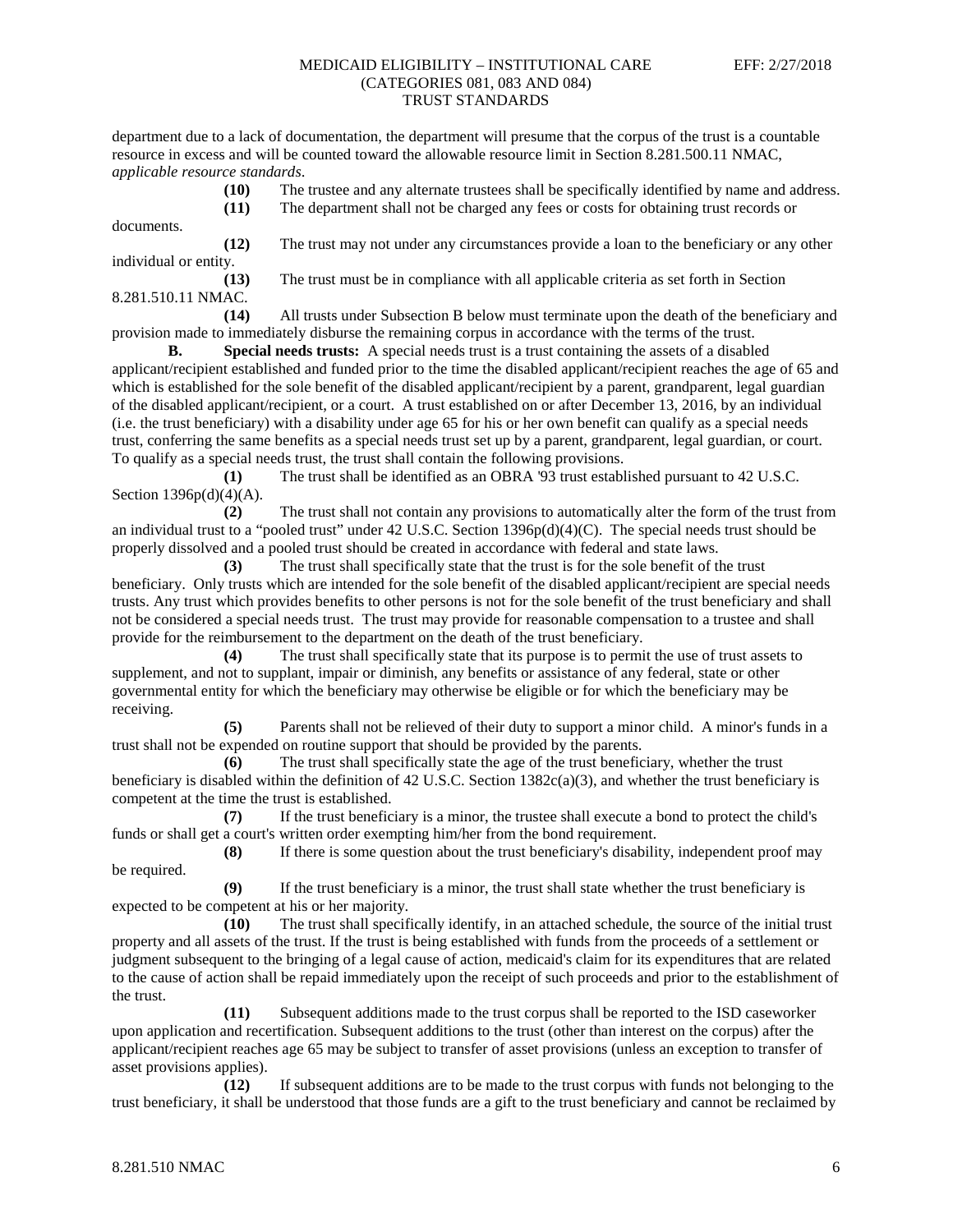the donor.

**(13)** If the trust makes provisions which are intended to limit invasion by creditors or to insulate the trust from liens or encumbrances, the trust shall state that such provisions are not intended to limit the state's right to reimbursement or to recoup incorrectly paid benefits.

**(14)** The special needs trust shall identify the grantor by name, indicate his/her relationship to the primary beneficiary, and state that it is established by a parent, grandparent, or legal guardian of the trust beneficiary, or by a court. A court can be named as the grantor, if the trust is established pursuant to a settlement of a case before it, or if the court is otherwise involved in the creation of the trust.

**(15)** The trust may pay administration fees and legal bills incurred by the beneficiary related to the trust administration.

**(16)** The trust shall specifically state that it is irrevocable. Neither the grantor, nor the beneficiary, or any remainder beneficiaries shall have any right or power, whether alone or in conjunction with others, in whatever capacity, to revoke or terminate the trust or to designate the persons who shall possess or enjoy the trust estate during his/her lifetime. However, the trustee may seek an amendment for the limited purpose of ensuring that the trust complies with any changes to the laws governing the trust, per the agreement of all interested parties, to include the department. All such amendments shall be reviewed, consented to, and approved in writing by the department or its successor agency prior to finalizing the amendments. Any amendments not agreed to in writing by the department are void. Trust records shall be open at all reasonable times to inspection by the department and copies shall be provided, at no cost to the department, upon the request of an authorized representative of the department.

**(17)** The trustee shall be specifically identified by name and address. The trust shall state that the original trust beneficiary cannot be the trustee. The trust shall make provisions for naming a successor trustee in the event that any trustee is unable or unwilling to serve. The department as well as the trust beneficiary or guardian (if applicable), shall be given prior notice if there is a change in the trustee.

**(18)** The trust shall specifically state that the trustee shall fully comply with all state laws and regulations, including prudent administration per, Section 46A-8-804 (2003) NMSA 1978. The trust shall provide that the trustee cannot take any actions not authorized by, or without regard to, state laws and regulations.

**(19)** The trust shall specifically state that the trustee shall be compensated only as provided by law. The costs of administration must comply with Section 46A-8-805 (2003) NMSA 1978. If the trust identifies a guardian, the trust shall specifically identify him or her by name. A guardian shall be compensated only as provided by law. The parent of a minor child shall not be compensated from the trust as the child's guardian.

**(20)** The trust shall specifically name the department as a remainder beneficiary with priority over any other beneficiaries except the primary beneficiary for whom the trust was created. The trust shall specifically state that, upon the death of the primary beneficiary, the department will be immediately notified by the trustee in writing, and shall be paid all amounts remaining in the trust up to the total value of all medical assistance paid on behalf of the primary beneficiary. The trustee shall comply fully with this obligation to first repay the department, without requiring the department to take any action except to establish the amount to be repaid. Repayment shall be made by the trustee to the department or to any successor agency within 30 days after receiving written notification by the department of the amounts expended on behalf of the primary beneficiary.

**(a)** Allowable administrative expenses: The following types of administrative expenses may be paid from the trust prior to reimbursement to the department for medical assistance paid: taxes due from the trust to the state or federal government because of the death of the beneficiary, and reasonable fees for administration of the trust estate such as an accounting of the trust to a court, completion and filing of documents, or other required actions associated with termination and wrapping up of the trust. Payment of such expenses must be fully documented and copies of the documentation provided to the department within seven calendar days of making such payments.

**(b)** Prohibited expenses and payments: Examples of some types of expenses that are not permitted prior to reimbursement to the department for medical assistance, include but are not limited to: taxes due from the estate of the beneficiary other than those arising from inclusion of the trust in the estate, inheritance taxes due for residual beneficiaries, payment of debts owed to third parties other than the department, funeral expenses, and payments to residual beneficiaries.

**(21)** If there is a provision for repayment of other assistance programs, the trust shall specifically state that the medicaid program shall be repaid prior to making repayment to any other assistance programs.

**(22)** The trust shall specifically state that if the beneficiary has received medicaid benefits in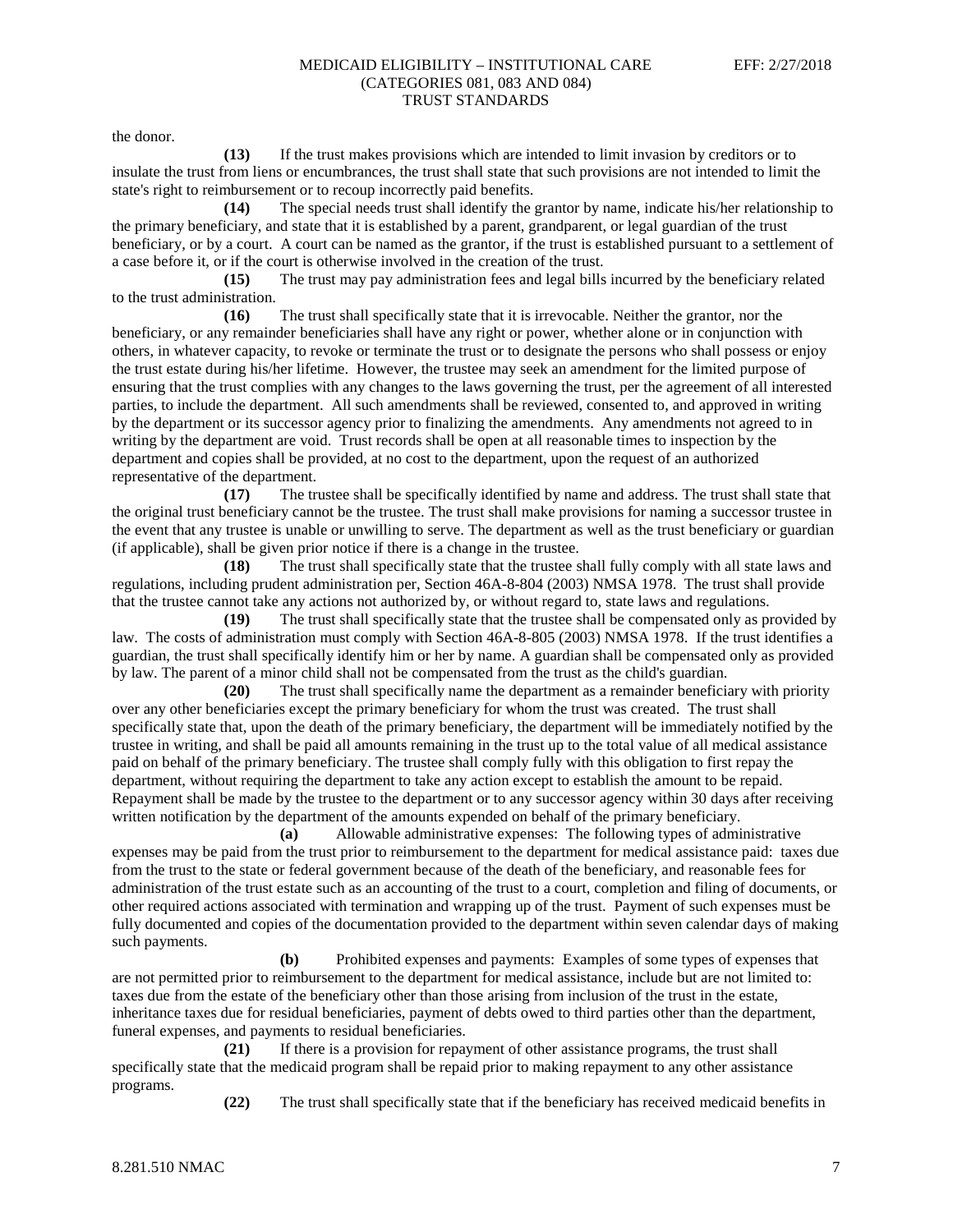more than one state, each state that provided medicaid benefits shall be repaid. If there is an insufficient amount left to cover all benefits paid, then each state shall be paid its proportionate share of the amount left in the trust, based upon the amount of support provided by each state to the beneficiary.

**(23)** No provisions in the trust shall permit the trustee or the estate's representative to first repay other persons or creditors at the death of the beneficiary. Only what remains in the trust after the repayments specified in Paragraphs (20) through (22) above have been made shall be considered available for other expenses or beneficiaries of the estate.

**(24)** The trust shall specify that an accounting of all additions and expenditures made by or into the trust shall be submitted to the department on an annual basis, or more frequently upon the request of the department. The department shall not be charged any fees or costs for obtaining these records.

**(25)** The trust shall not create other trusts within it.

**(26)** If the trust is funded, in whole or in part, with an annuity or other periodic payment arrangement, the department must be named in the controlling documents as the primary remainder beneficiary up to the total amount of medical assistance paid on behalf of the individual.

**(27)** Distributions from the trust made to or for the benefit of a third party that are not for the sole primary benefit of the disabled individual are treated as a transfer of assets for less than fair market value and may create a period of ineligibility for certain medicaid services.

**C. Income diversion trusts:** An applicant/recipient whose income exceeds the income standard may be eligible to receive medicaid through the creation and funding of an income diversion trust. The trust terminates upon the death of the beneficiary. An income diversion trust must meet all of the following requirements.

**(1)** The trust is composed only of pension, social security, and other income to the applicant/recipient, including accumulated income in the trust.

**(2)** Only income distributed directly to the applicant/recipient or to a third party on the applicant/recipient's behalf by the trustee are considered available to the applicant/recipient in determining medicaid eligibility if the applicant/recipient could use the payment for food or shelter for him/herself.

**(3)** An income diversion trust is a reversionary trust meaning the trust must provide that, upon the death of the applicant/recipient, any funds remaining in the trust revert to the state medicaid agency, up to the amount paid in medicaid benefits on the applicant/recipient's behalf.

**(4)** If the applicant/recipient has resided in more than one state, the trust must provide that the funds remaining in the trust are distributed to each state in which the applicant/recipient received medicaid, based on the state's proportionate share of the total amount of medicaid benefits paid by all the states on the applicant/recipient's behalf.

**(5)** The trustee may, upon the death of the beneficiary, pay the expenses of the beneficiary's burial or cremation up to the amount then authorized for burial expenses under federal and state medicaid law and regulations, to the extent other resources are not so designated.

**(6)** The trusts described in this section are also known in New Mexico as Maxwell v. Heim income diversion trusts; those trusts executed on or after August 11, 1993 no longer have to be court ordered or approved.

**D. Non-profit trusts for certain disabled individuals:** Trusts containing the assets of applicants/recipients who meet the social security administration's definition of disability.

**(1)** The trust must meet all the following criteria to be considered a non-profit trust for certain disabled individuals:

**(a)** the trust is established and managed by a non-profit association;

**(b)** a separate account is maintained for each beneficiary of the trust but, for purposes of investment and management of funds, the trust pools these accounts;

**(c)** accounts in the trust are established solely for the benefit of applicants/recipients who meet the social security administration's definition of disability and are established by the parent, grandparent, or legal guardian of such applicants/recipients, by such applicants/recipients themselves, or by a court;

**(d)** to the extent that any amounts remaining in the applicant/recipient's trust account upon his/her death are not retained by the trust, the trust pays to the department an amount equal to the total amount of medicaid benefits paid on behalf of the applicant/recipient;

**(i)** allowable administrative expenses: the following types of administrative expenses may be paid from the trust prior to reimbursement to the department for medical assistance paid: taxes due from the trust to the state or federal government because of the death of the beneficiary, and reasonable fees for administration of the trust estate such as an accounting of the trust to a court, completion and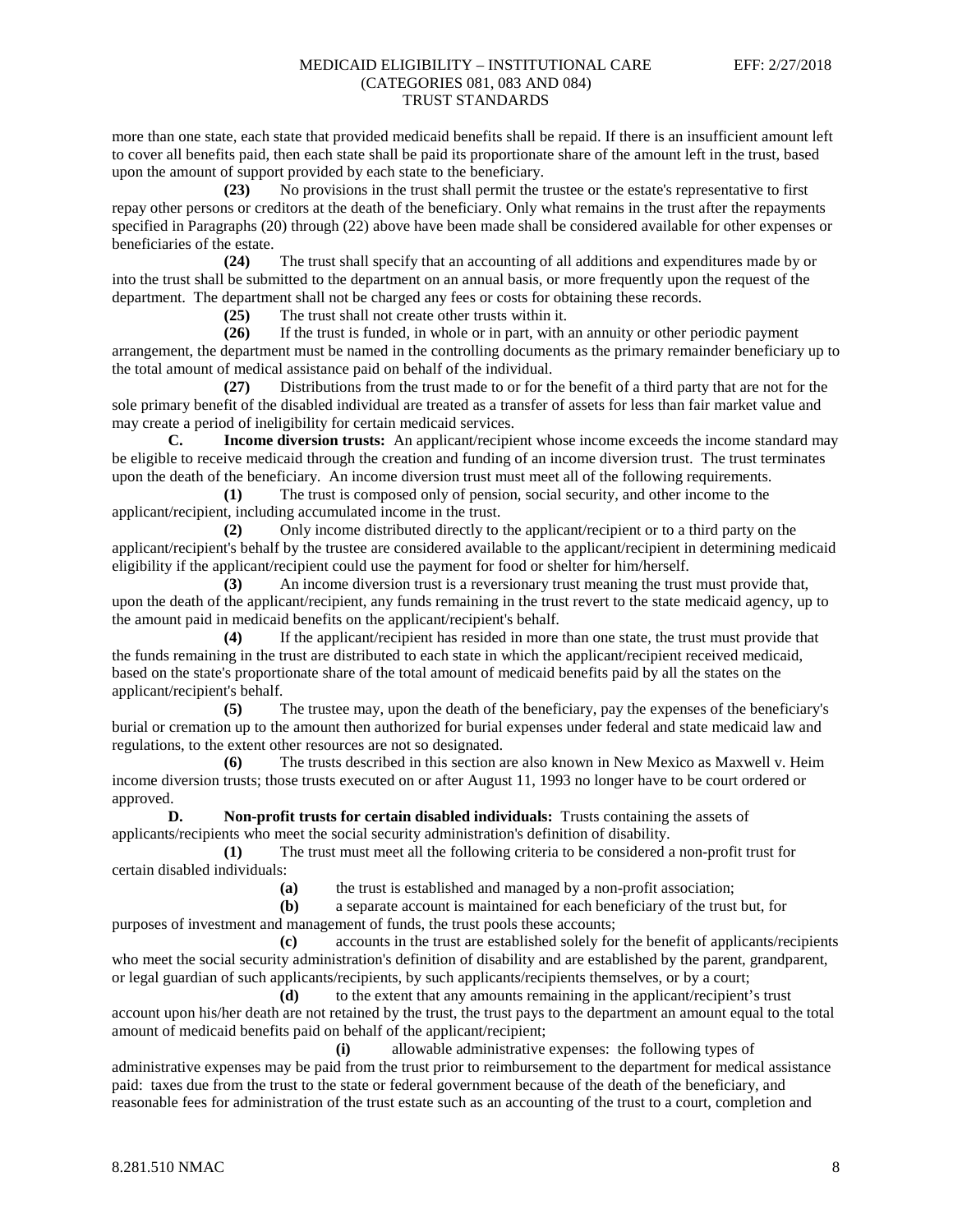filing of documents, or other required actions associated with termination and wrapping up of the trust; payment of such expenses must be fully documented and copies of the documentation provided to the department within seven calendar days of making such payments;

**(ii)** prohibited expenses and payments: examples of some types of expenses that are not permitted prior to reimbursement to the department for medical assistance, include but are not limited to: taxes due from the estate of the beneficiary other than those arising from inclusion of the trust in the estate, inheritance taxes due for residual beneficiaries, payment of debts owed to third parties, funeral expenses, and payments to residual beneficiaries; and

**(iii)** any income or resources added to the trust after the applicant/recipient reaches 65 years of age may subject him or her to a transfer of assets penalty.

**(2)** A trustee of a non-profit trust, in order to fulfill his or her fiduciary obligations with respect to the state's remainder interest in the trust, must:

**(a)** notify the department, in writing, of the creation or funding of the trust for the benefit of an applicant/recipient; and

**(b)** notify the department, in writing, of the death of the beneficiary of the trust; and

**(c)** notify the department, in writing, in advance of any transactions involving transfers from the trust principal for less than fair market value.

**(3)** Trust records shall be open at all reasonable times to inspection by the department and copies shall be provided, at no cost to the department, upon the request of an authorized representative of the department.

[8.281.510.11 NMAC - Rp, 8.281.500.15 NMAC, 10/1/2012; A, 3/1/2018]

# **8.281.510.12 OTHER TRUSTS:**

**A. Limited partnerships**: A limited partnership is a "similar legal device" to a trust. Trust provisions of the Omnibus Budget Reconciliation Act of 1993 (OBRA 93) direct that the term "trust" includes any legal device similar to a trust. Therefore, OBRA 93 trust provisions of this section apply to limited partnerships. The general partners act as trustee, and the limited partners are the equivalent of beneficiaries of an irrevocable trust. To the extent that the general partners can make each limited partner's ownership interest available to him, that interest is a countable resource and not a transfer of assets. However, a transfer of assets has occurred to the extent that:

**(1)** the value of the share of ownership purchased by the limited partner is less than the amount he invested;

**(2)** the general partners cannot make the limited partner's share available to him;

**(3)** if transfer-of-assets provisions apply, the look-back period is 60 months.

**B. Trusts created by will:** Trusts that are created by will, but are not in effect (i.e., the testator is not deceased) are not considered as countable resources. Once a trust created by will is in effect and funded (i.e., the testator is deceased), the trust will be reviewed according to Subsection C, below.

## **C. Third party trusts:**

**(1)** Third party trusts are trusts which are established with assets contributed by individuals other than the applicant/recipient or the applicant/recipient's spouse for the benefit of an applicant/recipient.

**(2)** The terms of the trust will determine whether the trust fund is countable as a resource or income for medicaid eligibility.

**(a)** Trusts which limit distributions to non-support or supplemental needs will not be considered as a countable resource in their entirety.

**(b)** If the applicant/recipient has the right to demand a distribution, the amount that may be demanded is countable, whether or not it is actually distributed.

**(c)** If the trustee may exercise discretion in distributing income or resources to the applicant/recipient or on behalf of the applicant/recipient, only the actual distributions of income or resources are countable in determining eligibility.

**(d)** If the applicant/recipient as the beneficiary of the trust may revoke or direct distributions from the trust, the trust is considered a countable resource.

**(3)** Trust records shall be open at all reasonable times to inspection by the department and copies shall be provided, at no cost to the department, upon the request of an authorized representative of the department.

[8.281.510.12 NMAC - Rp, 8.281.500.15 NMAC, 10/1/2012]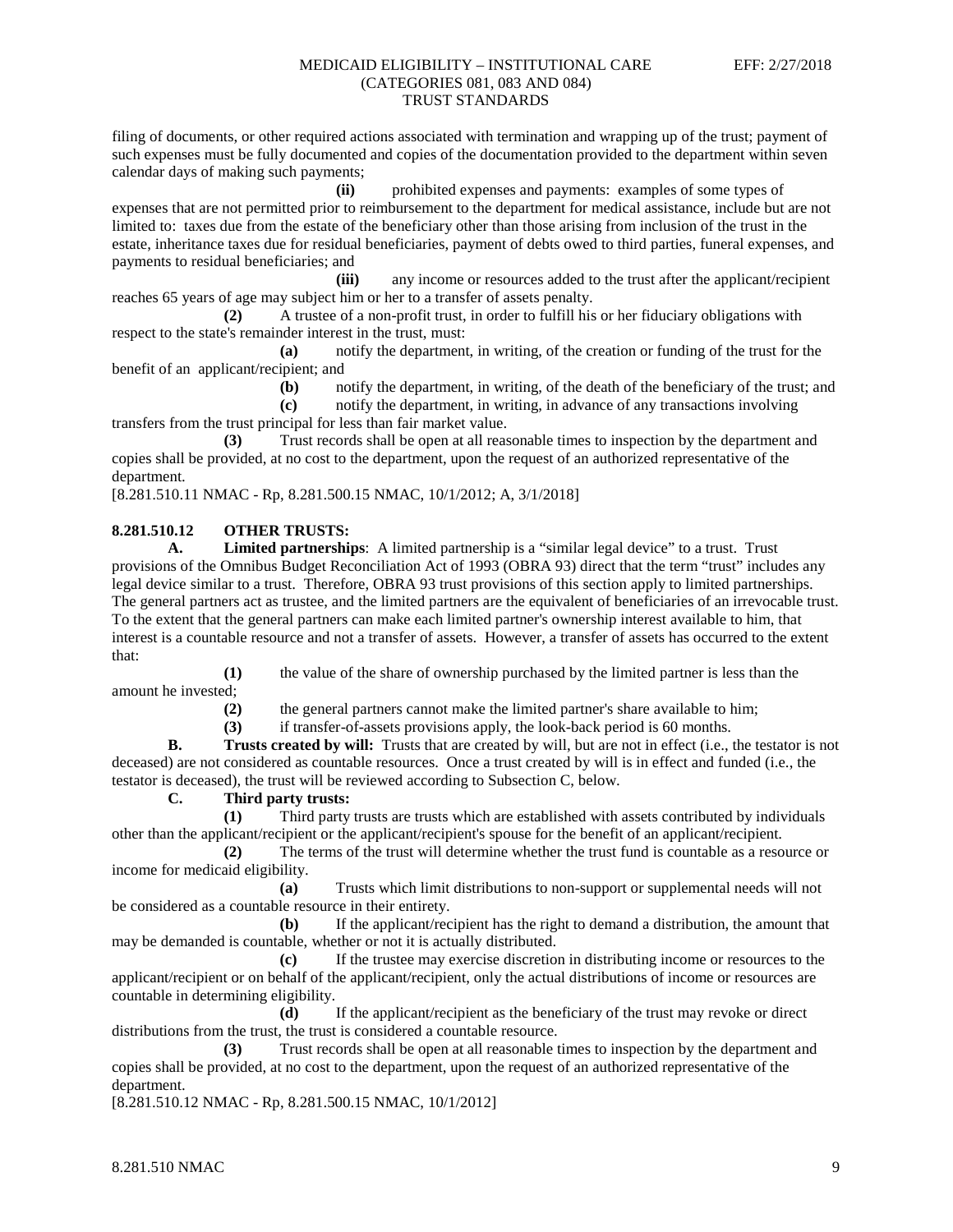**8.281.510.13 UNDUE HARDSHIP:** An applicant/recipients who has excess resources and is unable to access resources from an existing trust will not be found ineligible for medicaid where the department determines, on a case by case basis, that denial of eligibility on the basis of excess resources would work an undue hardship.

**A.** The applicant/recipient must demonstrate that the application of the trust regulation would deprive the applicant/recipient or his/her spouse of:

**(1)** medical care such that the applicant/recipient's health or life would be endangered; or

**(2)** food, clothing, shelter or other necessities of life.

**B.** The applicant/recipient must submit any documentation to support the claim that application of the trust regulation would constitute an undue hardship within 30 days of the date of the notice regarding eligibility for medicaid.

**C.** Undue hardship does not exist when the application of the trust regulation causes an applicant/recipient or his/her family members inconvenience or restricts their lifestyle.

**D.** The county director of the ISD office will make a decision regarding an application for waiver of the trust regulation within 30 days of receipt of the application. The decision to grant a waiver shall be reviewed at every re-certification to determine if the circumstances justifying a waiver are still applicable.

**E.** Notice of the decision shall be mailed to the applicant/recipient or his/her representative.

**F.** The applicant/recipient or his/her representative must notify the ISD caseworker of any change in circumstances which affects the application of the undue hardship waiver exception within ten days of the change in circumstances. The department will review the change of circumstances and determine the next appropriate action, which may include withdrawal of the waiver.

[8.281.510.13 NMAC - Rp, 8.281.500.15 NMAC, 10/1/2012]

**8.281.510.14 USE OF TRUST V. TRANSFER RULES FOR ASSETS PLACED IN TRUST:** When a nonexcluded asset is placed in a trust, a transfer of assets for less than fair market value generally takes place. An applicant/recipient (or someone acting on behalf of the applicant/recipient) placing an asset in a trust generally gives up ownership of the asset to the trust. If the applicant/recipient does not receive fair compensation in return, a penalty is imposed under the transfer of assets provisions. However, the trust provisions contain specific requirements for treatment of assets placed in trusts. These requirements indicate when assets are considered countable as income or resources, and as a transfer of assets depending on the specific circumstances of the particular trust. Application of the trust regulations, along with the imposition of a penalty for the transfer of the assets into the trust, could result in the applicant/recipient being penalized twice for actions involving the same asset. If an asset is subject to the trust regulations and a transfer of asset penalty, the requirements of the trust regulations take precedence over a transfer of assets penalty for the same asset. [8.281.510.14 NMAC - N, 10/1/2012]

**8.281.510.15 EXCLUDED ASSETS PLACED IN A TRUST:** Placement of excluded assets in a trust, with the exception of a home, shall not result in a penalty of ineligibility because the transferred asset is not an asset for transfer purposes. However, a home, whether excluded or not, when transferred into a trust shall be considered a resource unless:

**A.** the trust is for the sole benefit for the applicant/recipient's spouse; or

**B.** was transferred to a trust that is in compliance with Subsection B or D of Section 8.281.510.11 NMAC that is established for the sole benefit of the applicant/recipient's disabled child, or

**C.** was transferred to a trust that is in compliance with Subsection B or D of Section 8.281.510.11 NMAC that is established solely for the benefit of an individual who is under 65 years of age and who is disabled. [8.281.510.15 NMAC - N, 10/1/2012]

**8.281.510.16 DOCUMENTATION OF TRUSTS AND TRUST RECORDS:** Applicants/recipients shall disclose the existence of any trust to which they have contributed income, resources, or are a beneficiary. Upon learning of the existence of a trust, the ISD caseworker must obtain a copy of the trust document, including all attachments, and forward it to the MAD eligibility unit so that it may be reviewed by MAD for a determination on how the trust may affect medicaid eligibility. Trust records shall be open at all reasonable times to inspection by the department and copies shall be provided upon the request of an authorized representative of the department. The department shall not be charged any fees or costs associated with providing trust records to the department. Any records relating to a trust that are sealed by a court order or settlement agreement shall be produced to the